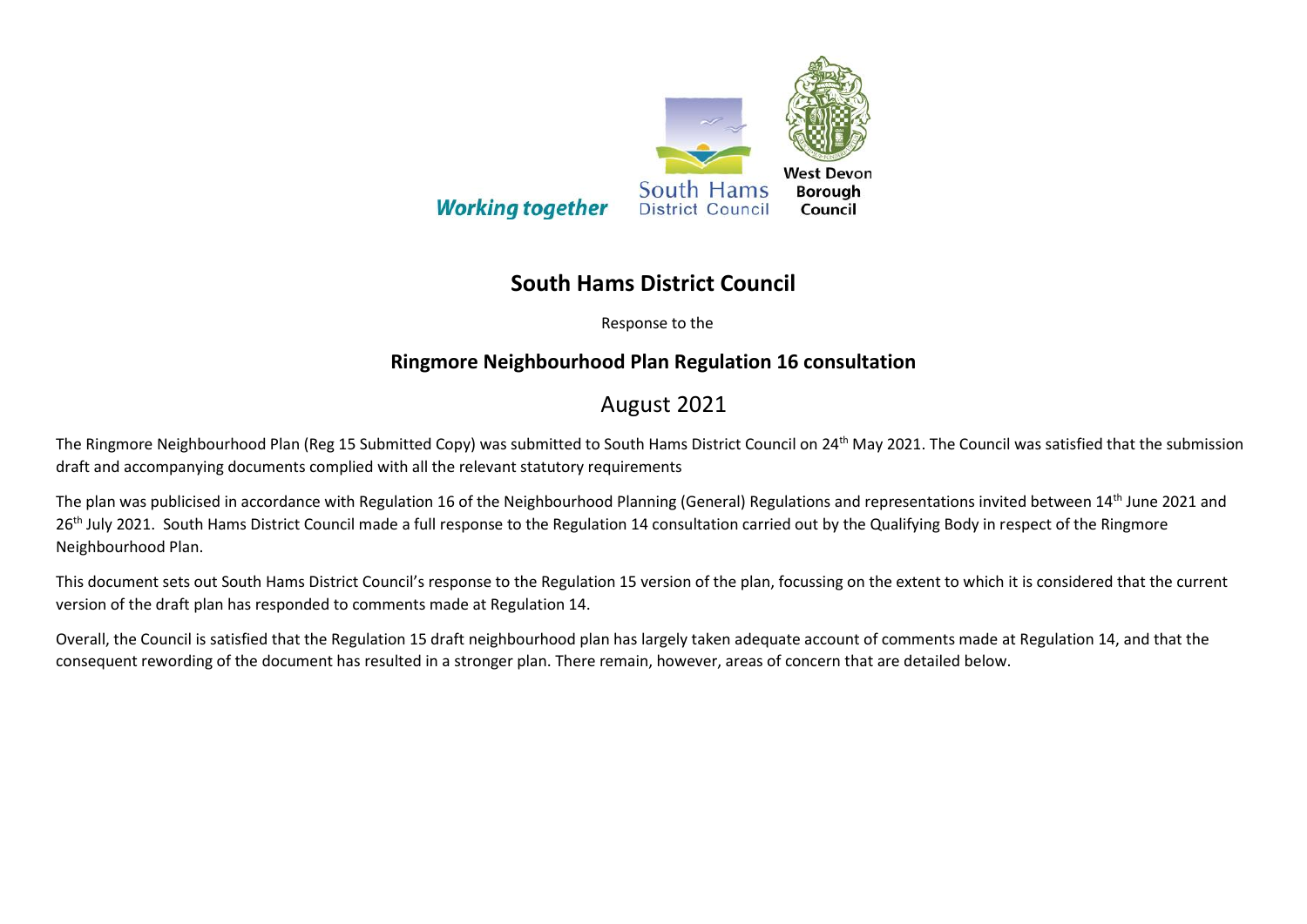| <b>Policy/Text</b>                                            | <b>Comments</b> |
|---------------------------------------------------------------|-----------------|
| <b>Policy RNP1 - Development within the</b>                   | No comment.     |
| <b>Settlement Area</b>                                        |                 |
| New development will be supported within the Settlement       |                 |
| Boundary, where justification of                              |                 |
| local need is proven, and proposals are in line with: -       |                 |
| 1. The development is contained within the Settlement         |                 |
| Boundary shown in Figure 10 and the                           |                 |
| priority requirement for development will be for affordable   |                 |
| local housing needs and the                                   |                 |
| need for such development is clearly demonstrated.            |                 |
| 2. The development meets the requirements of other            |                 |
| relevant policies of the NP.                                  |                 |
| <b>Policy RNP2 - General Design Principles for</b>            | No Comment      |
| <b>New Development</b>                                        |                 |
| New housing development will only be supported where it       |                 |
| can be demonstrated that: -                                   |                 |
| 1. The design is of good quality and sympathetic with the     |                 |
| character of the surrounding built and                        |                 |
| non-built environment.                                        |                 |
| 2. The character of the parish is not negatively affected for |                 |
| example current "Dark Skies" status is                        |                 |
| not affected.                                                 |                 |
| 3. Listed buildings and heritage assets are not adversely     |                 |
| affected.                                                     |                 |
| 4. "Off Road" only parking is provided in line with the       |                 |
| standards required by South Hams District                     |                 |
| Council.                                                      |                 |
| 5. New roof heights are not to be higher than existing        |                 |
| attached buildings and no higher than the general height of   |                 |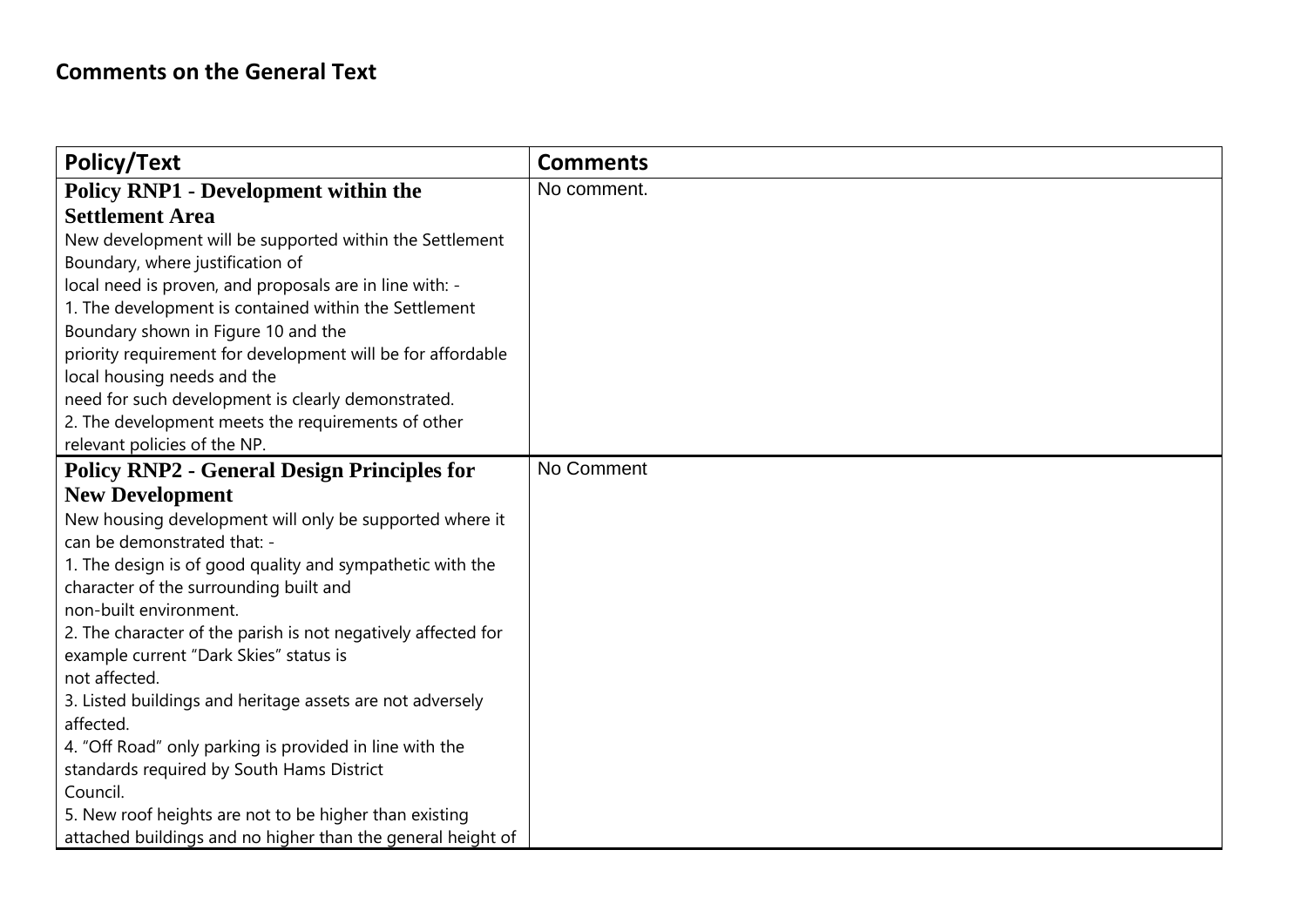| buildings in the local area. The development should not<br>impinge upon the<br>outlook or obstruct protected public views as demonstrated<br>in the Proposal Maps 2 and 3 on pages 42/43 and in Section<br>15 Proposal Maps.<br>6. Any new development satisfies the latest septic tank<br>regulations (Jan 1st, 2020) and/ or<br>complies to the existing South West Water Notice of<br>Modification of Consent to Discharge ref<br>NRA-SW-5244 & NRA-SW-5245.<br>7. The development meets the requirements of all other<br>relevant policies of the Plan.                                                                                                                                                                                                                                                                                                                   |                                                                                                                                                                    |
|-------------------------------------------------------------------------------------------------------------------------------------------------------------------------------------------------------------------------------------------------------------------------------------------------------------------------------------------------------------------------------------------------------------------------------------------------------------------------------------------------------------------------------------------------------------------------------------------------------------------------------------------------------------------------------------------------------------------------------------------------------------------------------------------------------------------------------------------------------------------------------|--------------------------------------------------------------------------------------------------------------------------------------------------------------------|
| <b>Policy RNP3 - Development on "Rural</b><br><b>Exceptional Sites"</b> through CLT or<br>other Private Self Build initiatives<br>Proposals for small scale community led schemes or private<br>self-build developments will be<br>supported on rural exception sites (defined as land<br>adjoining or very near to an existing settlement,<br>which would not otherwise be released for residential<br>purposes) where the developments can<br>achieve affordable housing to meet proven local needs<br>subject to the following: -<br>1. The design meets the requirements in Policy RPN 2.<br>2. It meets a proven need for affordable housing for local<br>people as defined in the NPPF and the<br>JLP SPD 2020 (paras 11.65 and 11.66) and management of<br>any such scheme will ensure that<br>the dwellings continue to be occupied by local people in<br>perpetuity. | The development of rural exception sites should not be limited to CLT or Private<br>Self Build initiatives. General development proposals should also be included. |
| <b>Policy RNP4 – Principal Residence Housing and</b><br><b>Holiday Lets</b>                                                                                                                                                                                                                                                                                                                                                                                                                                                                                                                                                                                                                                                                                                                                                                                                   | No comment.                                                                                                                                                        |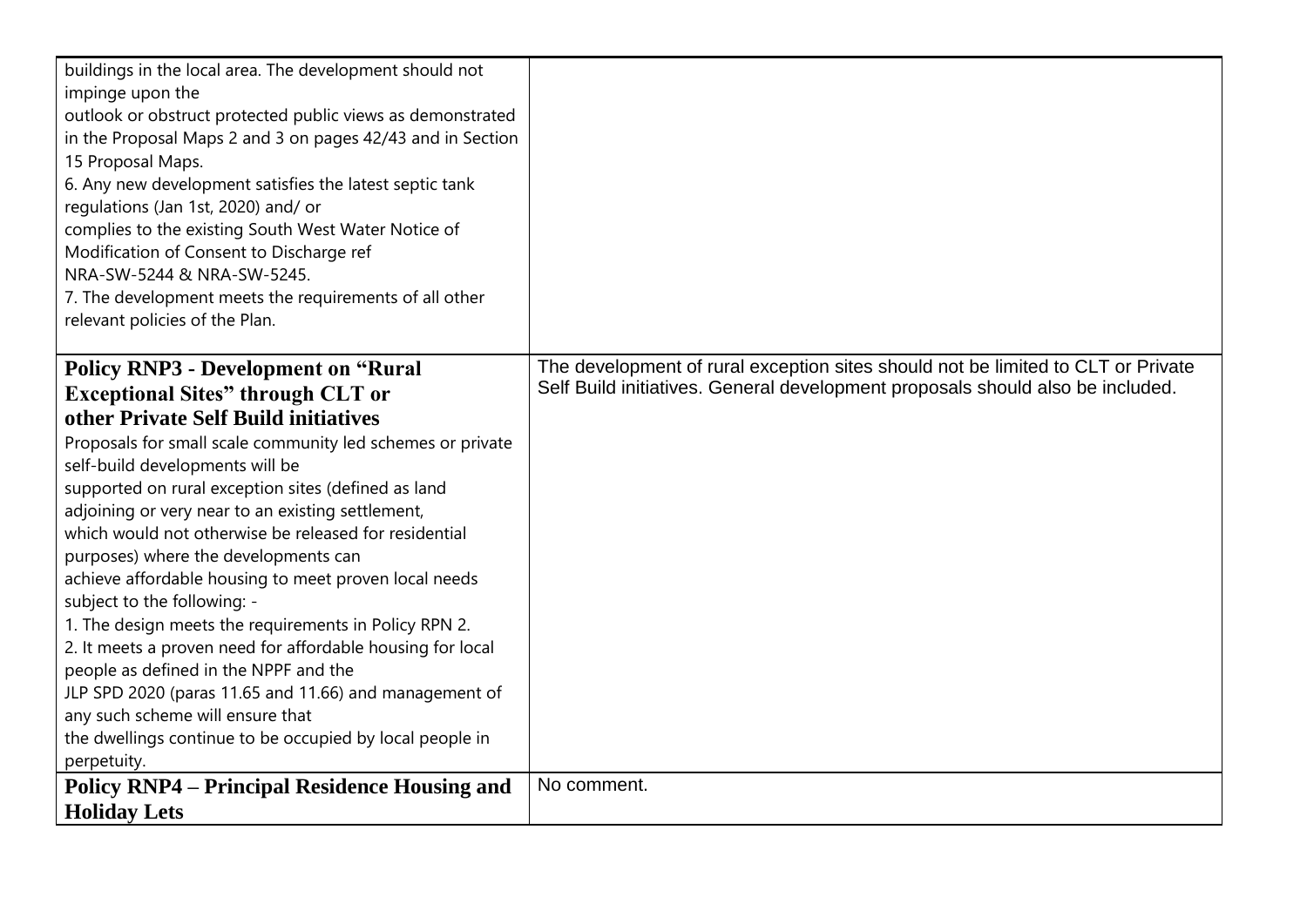| Any proposals for new housing development within the            |             |
|-----------------------------------------------------------------|-------------|
| settlement boundary, will be supported if                       |             |
| the proposal satisfies the following criteria: -                |             |
| 1. It is only to meet identifiable local housing need and first |             |
| and future occupation is restricted in perpetuity to ensure     |             |
| that each new dwelling is occupied only as a Principal          |             |
| Residence.                                                      |             |
| 2. The restriction will be secured prior to the grant of        |             |
| planning permission through appropriate                         |             |
| Planning Obligations created and enforceable under section      |             |
| 106 of the Town and Country                                     |             |
| Planning act 1990, or subsequent legislation.                   |             |
| 3. The development is in keeping with all other                 |             |
| requirements set within the housing policy section and          |             |
| meets all other relevant policies in the Plan.                  |             |
| Policy RNP5 - Other development, subdivision of                 | No comment. |
| existing plots for building or                                  |             |
| extension to existing buildings                                 |             |
| Development such as extensions, replacement houses,             |             |
| building on subdivided plots will be                            |             |
| supported if it is demonstrated that: -                         |             |
| 1. There is no loss to the character or environmental quality   |             |
| of the surroundings.                                            |             |
| 2. The site is adequately serviced by suitable existing         |             |
| highways allowing safe access and egress to the property.       |             |
| 3. The development respects the amenity of adjoining            |             |
| properties.                                                     |             |
| 4. The development is in keeping with all other                 |             |
| requirements set within the housing policy section and          |             |
| meets all other relevant policies of the Plan.                  |             |
| <b>Policy RNP6 - New Tourism Developments</b>                   | No comment. |
| Support will be given to new tourism developments which         |             |
| are primarily aimed at high turnover short occupancy forms      |             |
| of holiday.                                                     |             |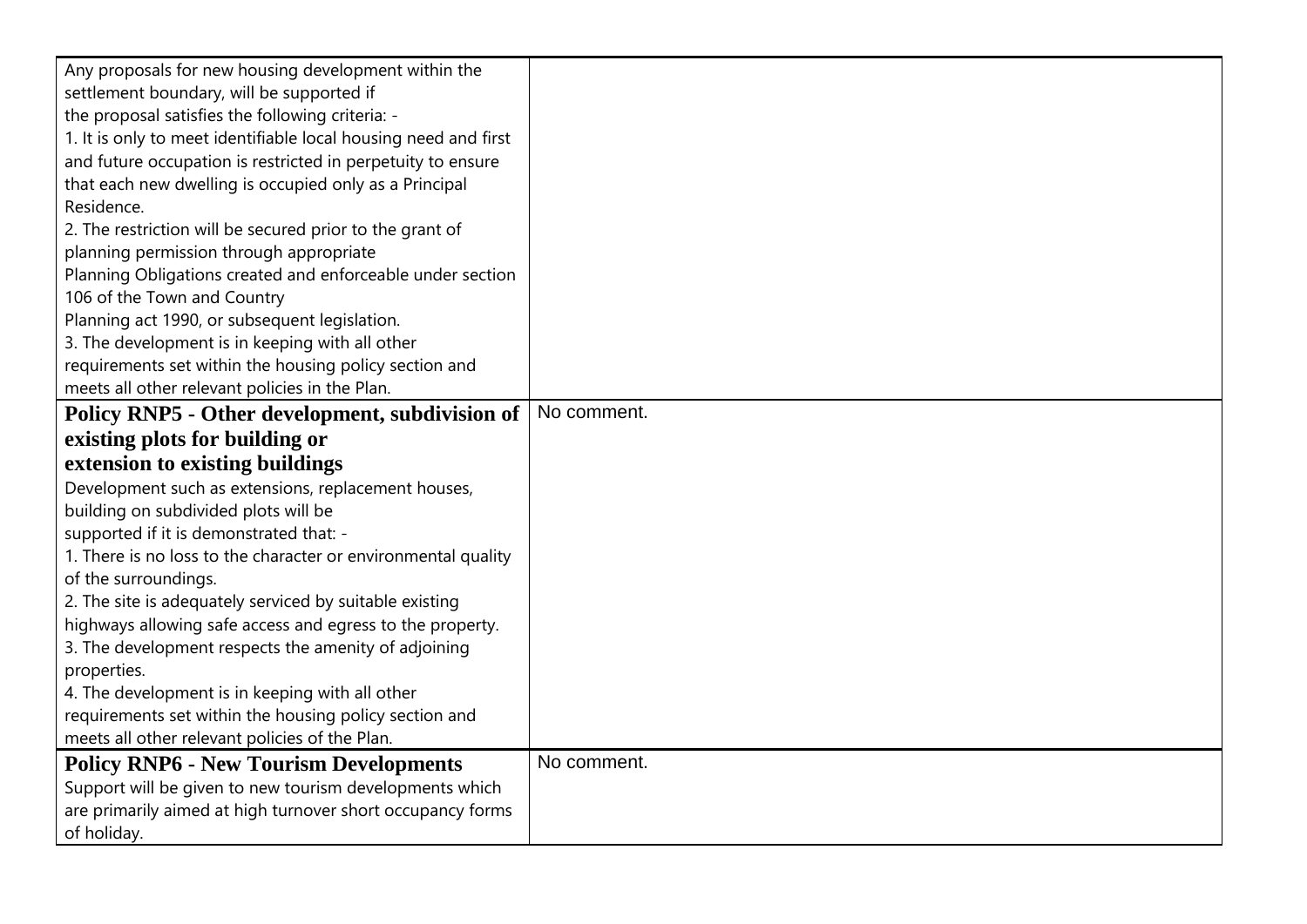| Development proposals related to tourism must                   |             |
|-----------------------------------------------------------------|-------------|
| demonstrate economic and social benefit to the local            |             |
| community, and this will be weighed against any potential       |             |
| loss of amenity for permanent residents of the parish.          |             |
| Where it is evident that economic and social gain for the       |             |
| local community will not significantly outstrip loss of         |             |
| amenity, the proposed development will not be supported.        |             |
| Particular attention must be given to the siting, scale, and    |             |
| form of proposals for new tourism development, and it is        |             |
| vital that any such development does not compromise the         |             |
| distinctive landscape character and preservation of both the    |             |
| South Devon AONB and the Undeveloped Coast.                     |             |
| Proposals for new tourism development in Ringmore Parish        |             |
| are unlikely to be supported unless it                          |             |
| can be demonstrated that:                                       |             |
| 1. demand for the proposed development is measurable.           |             |
| 2. undue pressure will not be imposed upon the local road       |             |
| network and other aspects of infrastructure, including water    |             |
| supply, sewerage, and communications systems.                   |             |
| 3. the safety of the rural road network will not be             |             |
| compromised.                                                    |             |
| 4. the development will not contribute to light pollution.      |             |
| 5. the natural environment will not be threatened and there     |             |
| will be no loss of habitats.                                    |             |
| 6. the development will be screened to reduce visual impact,    |             |
| by landform, trees, or hedgerows.                               |             |
| 7. the requirements of all other relevant policies in this Plan |             |
| have been met.                                                  |             |
| Only holiday development proposals that are accompanied         |             |
| with practical measures to ensure that they will remain as      |             |
| holiday accommodation in perpetuity will be supported.          |             |
| <b>Policy RNP7 - Expansion and Intensification of</b>           | No comment. |
| <b>Static Holiday Caravan Provision</b>                         |             |
| Proposals for expanding or intensifying static caravan park     |             |
| provision in Ringmore Parish are                                |             |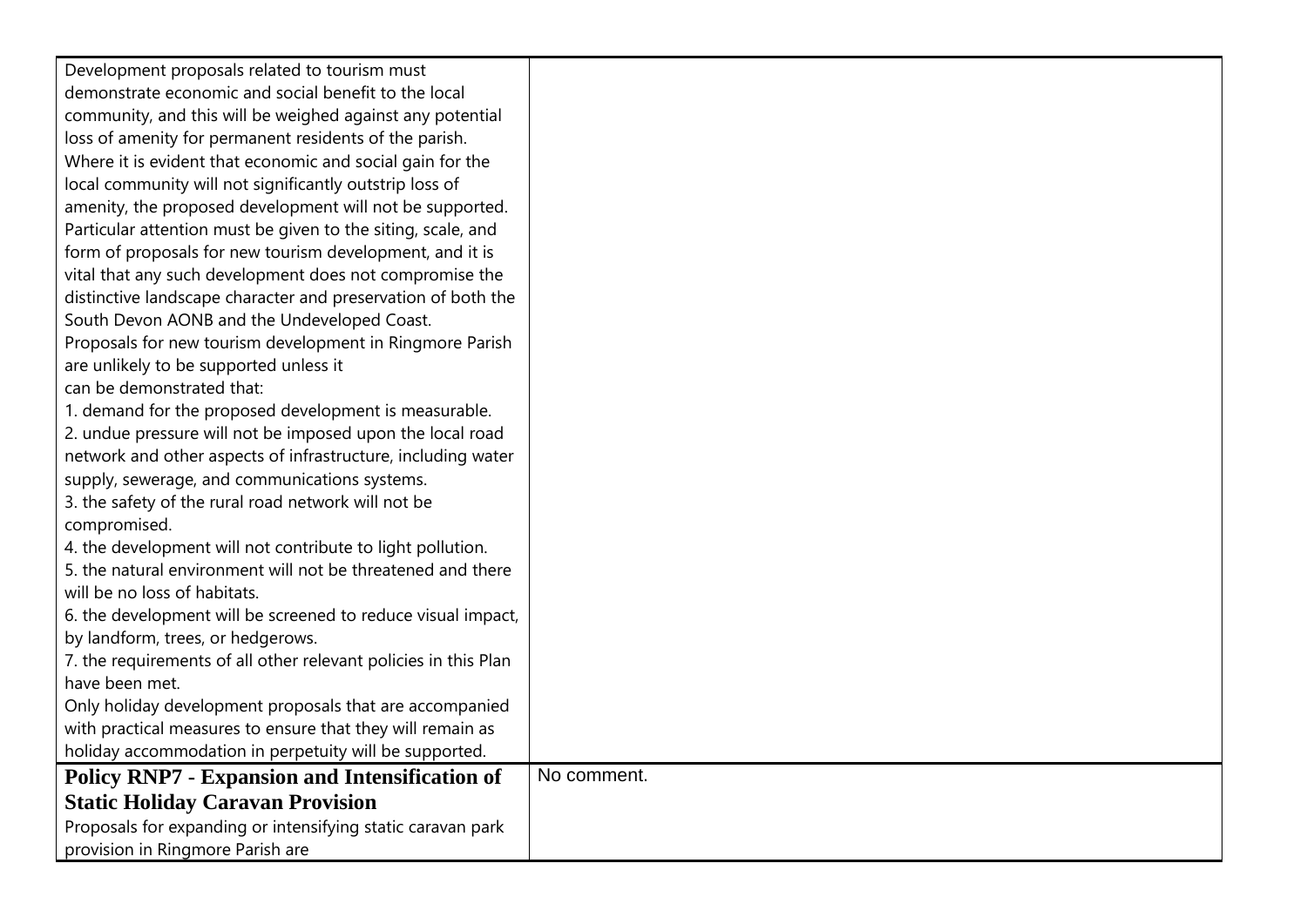| unlikely to be supported unless it can be demonstrated that:   |              |
|----------------------------------------------------------------|--------------|
| 1. demand for the proposed expansion or intensification is     |              |
| measurable and cannot possibly be                              |              |
| met in any other way.                                          |              |
| 2. no alternative location exists for the proposed             |              |
| development.                                                   |              |
| 3. the development will not exert adverse visual impact        |              |
| upon the local landscape.                                      |              |
| 4. undue additional pressure will not be imposed upon the      |              |
| local road network and other aspects                           |              |
| of infrastructure, including water supply, sewerage, and       |              |
| communications systems.                                        |              |
| 5. the safety of the rural road network will not be            |              |
| compromised.                                                   |              |
| 6. the development will not contribute to light pollution.     |              |
| 7. the natural environment will not be threatened and there    |              |
| will be no loss of habitats.                                   |              |
| 8. the development will be screened on a permanent basis       |              |
| by landform, trees, and hedgerows.                             |              |
| 9. the development will contribute to the local economy        |              |
| through creation of employment for local                       |              |
| people and generation of income for local businesses.          |              |
| 10. all other policies in this Plan have been addressed.       |              |
| For clarity, expansion and intensification are deemed to       |              |
| include the re-purposing of existing                           |              |
| holiday park facilities such as car parks, boat parks, dog-run |              |
| areas, and waste storage areas to accommodate more static      |              |
| caravans or "lodges".                                          |              |
| <b>Policy RNP8 - Enhancement and Updating of</b>               | .No comment. |
| <b>Existing Tourism Facilities</b>                             |              |
| Proposals for enhancement and updating of existing             |              |
| tourism facilities, including holiday caravan                  |              |
| parks, will be supported, provided that the development        |              |
| will:                                                          |              |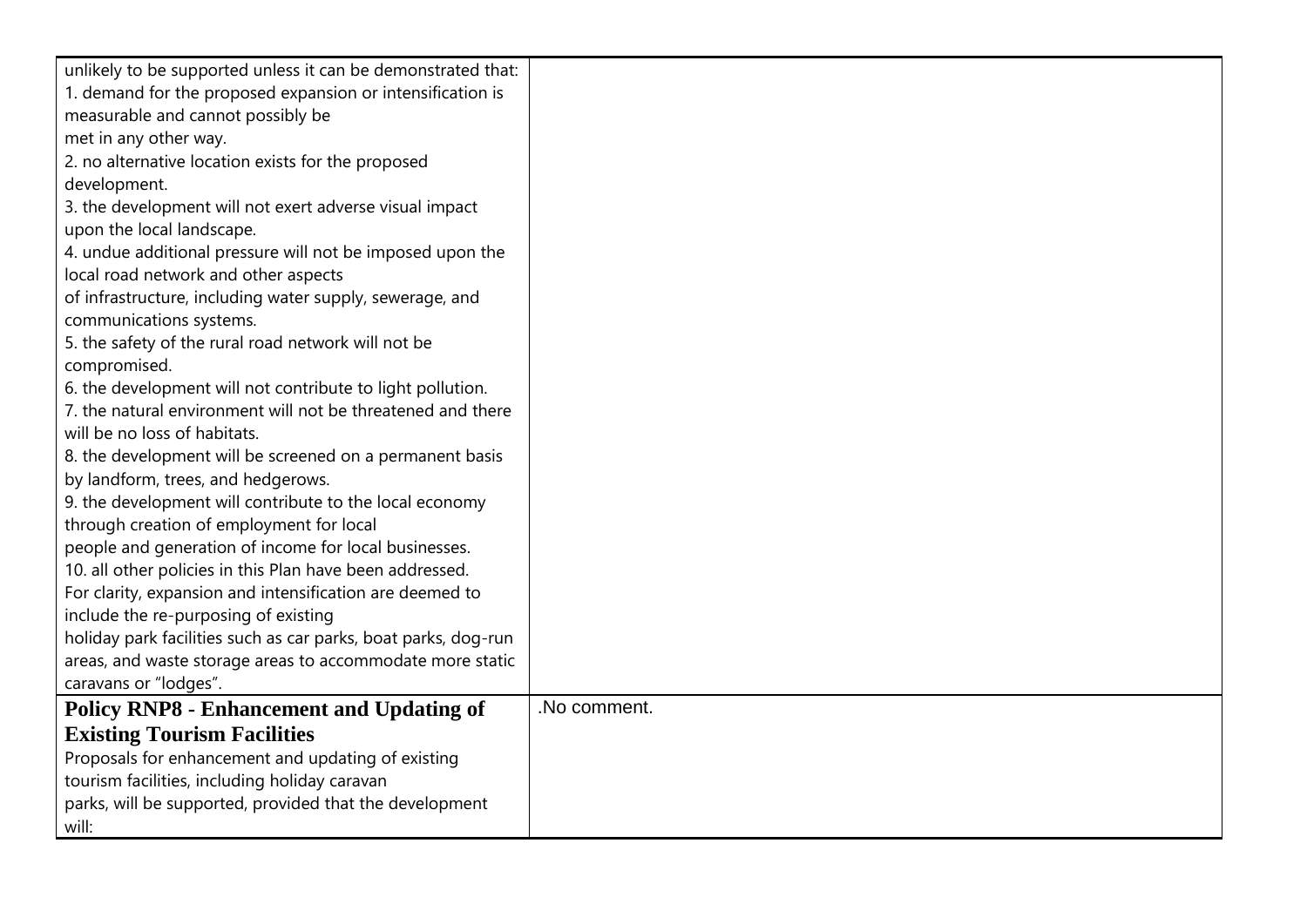| 1. avoid adverse visual impact upon the local landscape and                                         |             |
|-----------------------------------------------------------------------------------------------------|-------------|
| employ screening by landform, trees and hedgerows as may                                            |             |
| be necessary to achieve this.                                                                       |             |
| 2. offer measurable reductions in levels of light pollution                                         |             |
| and noise.                                                                                          |             |
| Any proposal to return all or any part of existing holiday                                          |             |
| provision, including the seafront and carparks, to a natural                                        |             |
| state will be supported.                                                                            |             |
| Proposals for enhancement and updating of tourism                                                   |             |
| facilities must meet the requirements of all other relevant                                         |             |
| policies in this Plan.                                                                              |             |
| <b>Policy RNP9 - Employment and Business:</b>                                                       | No comment. |
| providing employment                                                                                |             |
| opportunities                                                                                       |             |
| This Plan supports proposals for expansion of employment                                            |             |
| opportunities in Ringmore Parish, in                                                                |             |
| particular opportunities for home-working, where:-                                                  |             |
| 1. The privacy and amenity of residents in the parish are not                                       |             |
| adversely affected due to noise,                                                                    |             |
| inappropriate or excessive vehicle parking and any other                                            |             |
| type of disturbance.                                                                                |             |
| 2. The privacy and amenity of immediate neighbours are not                                          |             |
| compromised.                                                                                        |             |
| 3. The peaceful and tranquil atmosphere of the parish is not                                        |             |
| unduly compromised.                                                                                 |             |
| 4. Appropriate proposals for screening and landscaping are                                          |             |
| included where necessary to preserve                                                                |             |
| the parish aesthetic.                                                                               |             |
| 5. Any proposed new buildings are sensitive to their<br>surroundings and comply with other policies |             |
| in this plan.                                                                                       |             |
| <b>RNP 10 - Employment &amp; Business: agricultural</b>                                             | No comment. |
|                                                                                                     |             |
| development and                                                                                     |             |
| farm diversification                                                                                |             |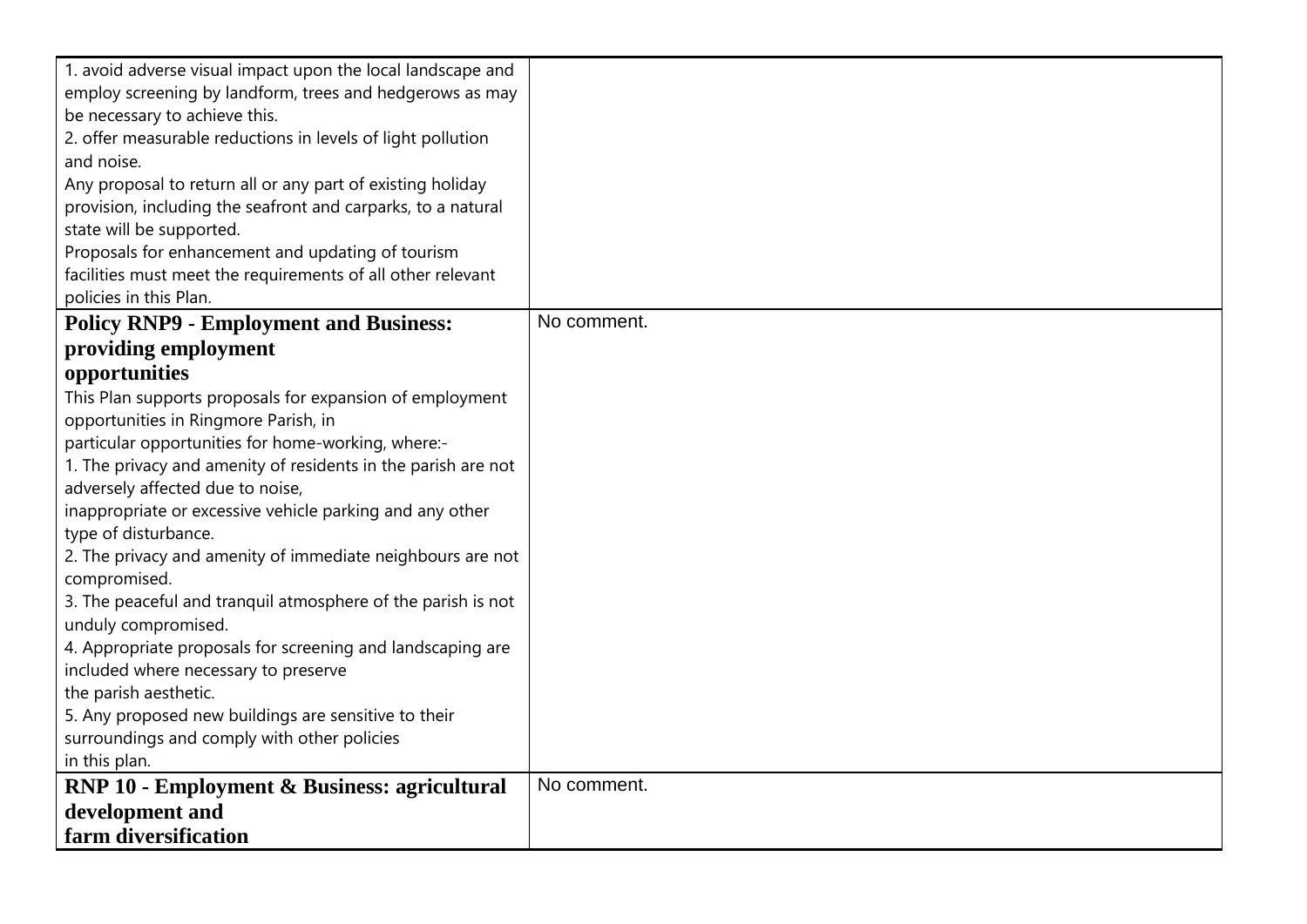| will be supported where:<br>1. the development will not exert adverse visual impact<br>upon the local landscape.<br>2. the development will not impose additional pressure<br>upon the local road network and other aspects of<br>infrastructure, including water supply, sewerage, and<br>communications systems.<br>3. the safety of the rural road network will not be<br>compromised.<br>4. the development will not contribute to light pollution.<br>5. the natural environment will not be threatened and there<br>will be no loss of habitats.<br>6. the development will be appropriately screened by<br>landform, trees, or hedgerows.<br>7. the requirements of all other relevant policies in this Plan                                                                                                         |                                                                                                                                                                                                                                                                                                                                           |
|-----------------------------------------------------------------------------------------------------------------------------------------------------------------------------------------------------------------------------------------------------------------------------------------------------------------------------------------------------------------------------------------------------------------------------------------------------------------------------------------------------------------------------------------------------------------------------------------------------------------------------------------------------------------------------------------------------------------------------------------------------------------------------------------------------------------------------|-------------------------------------------------------------------------------------------------------------------------------------------------------------------------------------------------------------------------------------------------------------------------------------------------------------------------------------------|
| are met.<br><b>Policy RNP11 - Maintain or develop community</b>                                                                                                                                                                                                                                                                                                                                                                                                                                                                                                                                                                                                                                                                                                                                                             | It was suggested this Policy was reworked taking account of the following                                                                                                                                                                                                                                                                 |
| assets                                                                                                                                                                                                                                                                                                                                                                                                                                                                                                                                                                                                                                                                                                                                                                                                                      | comments (italicised):-                                                                                                                                                                                                                                                                                                                   |
| Proposals which seek to maintain or improve the community<br>assets as viable business and<br>important community hubs will be supported so long as<br>they meet the following criteria: -<br>1. "The Journeys End Inn" as a parish asset is maintained<br>such that if a change of use is required<br>for any reason it is still maintained as some form of<br>community space which adds to the social life of the parish<br>and does not diminish its sustainability.<br>2. All Hallows Church is maintained to continue to provide<br>pastoral care and act as a community hub and thereby<br>continues to support the sustainability of the parish.<br>3. The facilities of the Parish Room are maintained and/or<br>improved as a social space for the benefit of all to promote<br>the sustainability of the parish. | "Identify the criteria against which improvement to these facilities will be<br>1)<br>considered.<br>Seek to prevent inappropriate change of change of use of the buildings and<br>require any planning application seeking such a change of use be<br>accompanied by marketing evidence covering a suitable time period say 2<br>years." |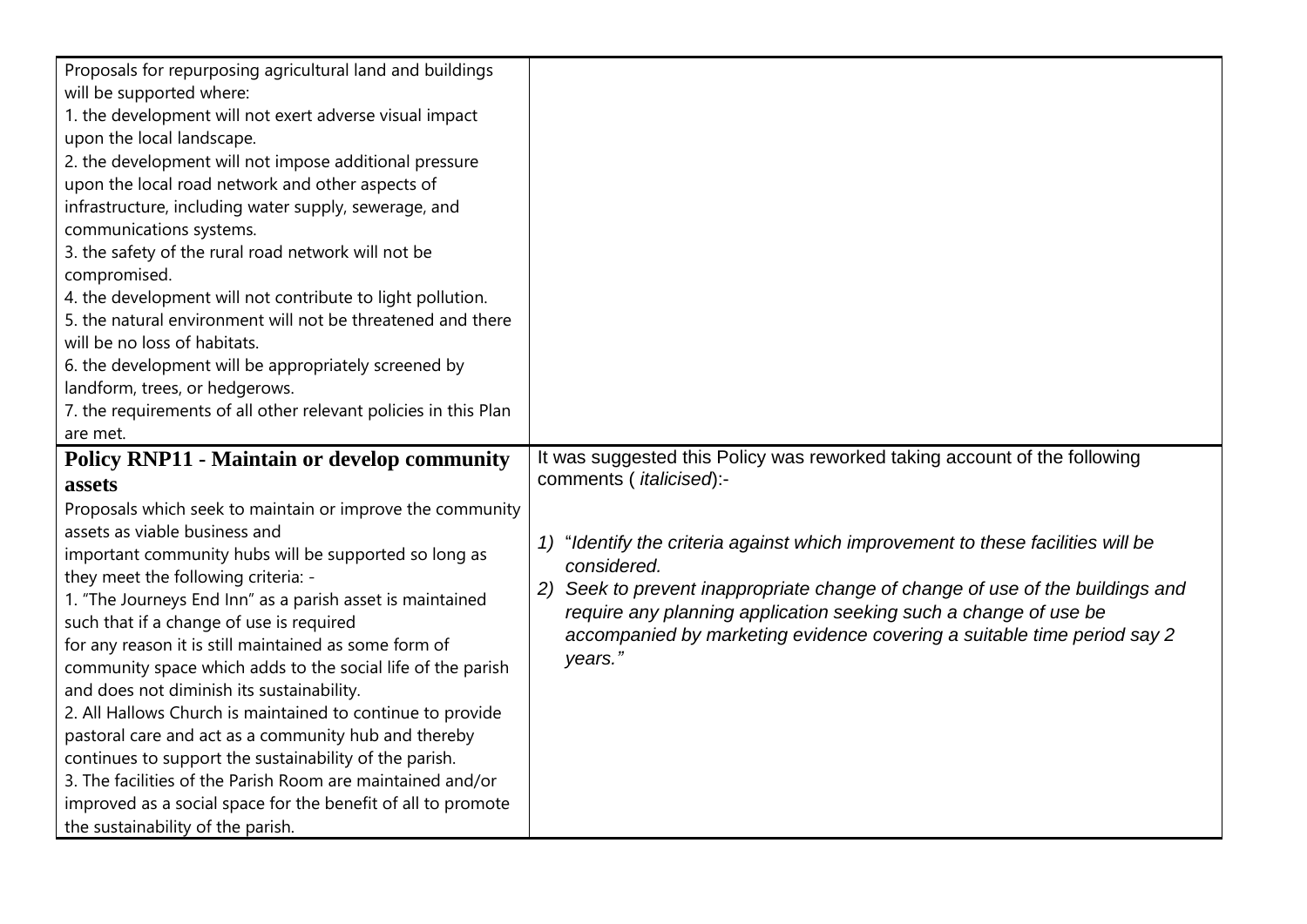| 4. The Women's Institute Hall and grounds are maintained<br>and/or improved as a social space for the benefit of all and<br>continues to play an important part in the sustainability of<br>the parish.<br>5. If any change of use, for any of the above mentioned<br>Community assets is required, it should be supported by a<br>four year marketing plan and consultation with all<br>Stakeholders including residents of the parish. |             |
|------------------------------------------------------------------------------------------------------------------------------------------------------------------------------------------------------------------------------------------------------------------------------------------------------------------------------------------------------------------------------------------------------------------------------------------|-------------|
| Policy RNP12 – Improvement to health and                                                                                                                                                                                                                                                                                                                                                                                                 | No comment. |
| wellbeing facilities                                                                                                                                                                                                                                                                                                                                                                                                                     |             |
| Support will be given to any proposal, which contributes                                                                                                                                                                                                                                                                                                                                                                                 |             |
| towards the health and wellbeing of residents, provided it                                                                                                                                                                                                                                                                                                                                                                               |             |
| does not contravene other policies in the Plan.                                                                                                                                                                                                                                                                                                                                                                                          |             |
| <b>Policy RNP13 - Area of Outstanding Natural</b>                                                                                                                                                                                                                                                                                                                                                                                        | No comment. |
| <b>Beauty</b>                                                                                                                                                                                                                                                                                                                                                                                                                            |             |
| Proposals which retain and enhance the Natural Beauty of                                                                                                                                                                                                                                                                                                                                                                                 |             |
| the Parish, which sits wholly within the                                                                                                                                                                                                                                                                                                                                                                                                 |             |
| South West AONB, will be supported provided that: -                                                                                                                                                                                                                                                                                                                                                                                      |             |
| 1. The proposals do not cause harm to the appearance and                                                                                                                                                                                                                                                                                                                                                                                 |             |
| character of the AONB or result in harm to significant views                                                                                                                                                                                                                                                                                                                                                                             |             |
| on the approach and across the parish. These public views                                                                                                                                                                                                                                                                                                                                                                                |             |
| can be found in appendix iv and Proposal Maps 3 and 4 on                                                                                                                                                                                                                                                                                                                                                                                 |             |
| the previous two pages.                                                                                                                                                                                                                                                                                                                                                                                                                  |             |
| 2. Developments which result in the loss or deterioration of                                                                                                                                                                                                                                                                                                                                                                             |             |
| irreplaceable habitats will be refused unless there are wholly<br>exceptional reasons and provision of a suitable mitigation                                                                                                                                                                                                                                                                                                             |             |
| strategy.                                                                                                                                                                                                                                                                                                                                                                                                                                |             |
| 3. Development proposals that demonstrate that there are                                                                                                                                                                                                                                                                                                                                                                                 |             |
| no adverse impacts on the natural environment (landscape                                                                                                                                                                                                                                                                                                                                                                                 |             |
| and biodiversity) or that satisfactorily mitigate these impacts                                                                                                                                                                                                                                                                                                                                                                          |             |
| and enhance the natural environment where there is the                                                                                                                                                                                                                                                                                                                                                                                   |             |
| opportunity to do so, will be supported.                                                                                                                                                                                                                                                                                                                                                                                                 |             |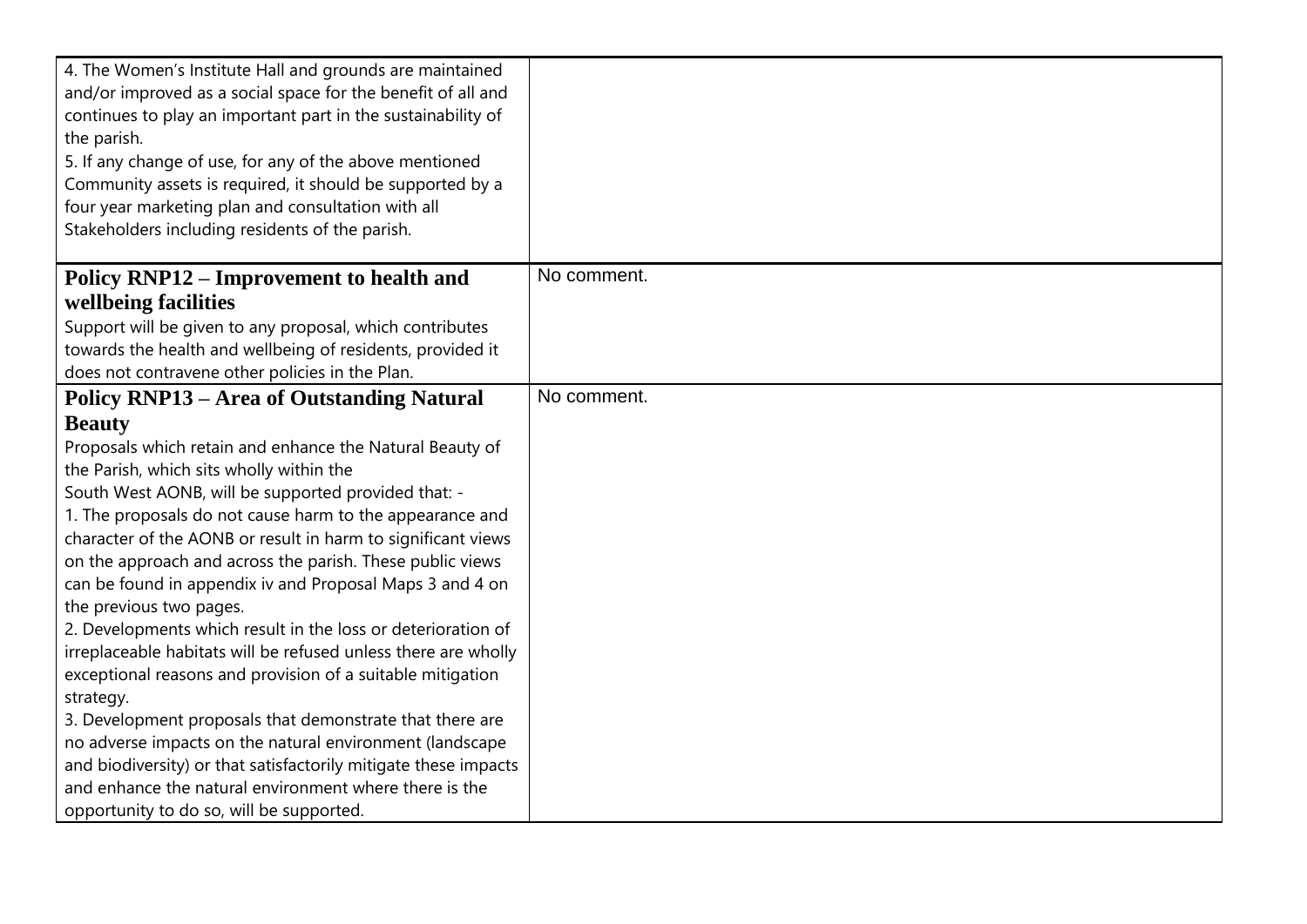| 4. Where mitigating measures are unavoidably required for<br>development to be acceptable within<br>its landscape setting, appropriate landscaping should be<br>employed to mitigate the impact of the<br>development, and such measures should include the use of<br>native species of trees and hedges where planting is<br>required.                                                                                                                                                                                                                                                                                                                                                                                                                                                                                                                                                                                                                                                                                                                                                                          |                                                                                                                                                                                                                                                                                                                                                                                                                                                                                                                                                                                |
|------------------------------------------------------------------------------------------------------------------------------------------------------------------------------------------------------------------------------------------------------------------------------------------------------------------------------------------------------------------------------------------------------------------------------------------------------------------------------------------------------------------------------------------------------------------------------------------------------------------------------------------------------------------------------------------------------------------------------------------------------------------------------------------------------------------------------------------------------------------------------------------------------------------------------------------------------------------------------------------------------------------------------------------------------------------------------------------------------------------|--------------------------------------------------------------------------------------------------------------------------------------------------------------------------------------------------------------------------------------------------------------------------------------------------------------------------------------------------------------------------------------------------------------------------------------------------------------------------------------------------------------------------------------------------------------------------------|
| <b>Policy RPN14 – Biodiversity</b><br>Proposals which support, protect, and enhance<br>the biodiversity of the parish and maintain<br>the Devon Banks and public access via public<br>footpaths, permissive paths, and the coastal path<br>will be supported provided that: -<br>1. Proposals that adversely affect wildlife sites and habitats<br>are avoided. Sites for the Cirl<br>Bunting and Horseshoe and other varieties<br>of bats exist in the parish and enjoy special protection which<br>must be respected.<br>2. If it is possible to satisfactorily mitigate any<br>adverse effects on the wildlife and biodiversity<br>of the parish this must form part of the planning application<br>at its inception.<br>3. All new developments should include measures<br>to enhance the biodiversity of the area.<br>4. Any wildlife survey must be carried out at<br>an appropriate season of the year and must<br>not be conducted immediately after farming<br>methods which would clear the area of species<br>thus masking the true richness of its diversity.<br>E.g. Grass cutting, hay making etc. | Criteria 2: The wording marked in red should be removed. It would be<br>unreasonable not to enable amendment to a planning application during its<br>consideration. The inclusion of the necessary wildlife/biodiversity information<br>accompanying a planning application would be considered as part of the<br>validation process for appropriate planning applications.<br>Criteria 4: The nature and extent of survey information is a matter for individual<br>planning applications as part of the validation process. This criteria exceeds the<br>usual requirements. |
| Policy RPN15 – To protect the tranquillity of the<br>environment and maintain the dark skies.                                                                                                                                                                                                                                                                                                                                                                                                                                                                                                                                                                                                                                                                                                                                                                                                                                                                                                                                                                                                                    | No comment.                                                                                                                                                                                                                                                                                                                                                                                                                                                                                                                                                                    |
| Any appropriate development should meet the E1 standard                                                                                                                                                                                                                                                                                                                                                                                                                                                                                                                                                                                                                                                                                                                                                                                                                                                                                                                                                                                                                                                          |                                                                                                                                                                                                                                                                                                                                                                                                                                                                                                                                                                                |
| for any outside lighting, including                                                                                                                                                                                                                                                                                                                                                                                                                                                                                                                                                                                                                                                                                                                                                                                                                                                                                                                                                                                                                                                                              |                                                                                                                                                                                                                                                                                                                                                                                                                                                                                                                                                                                |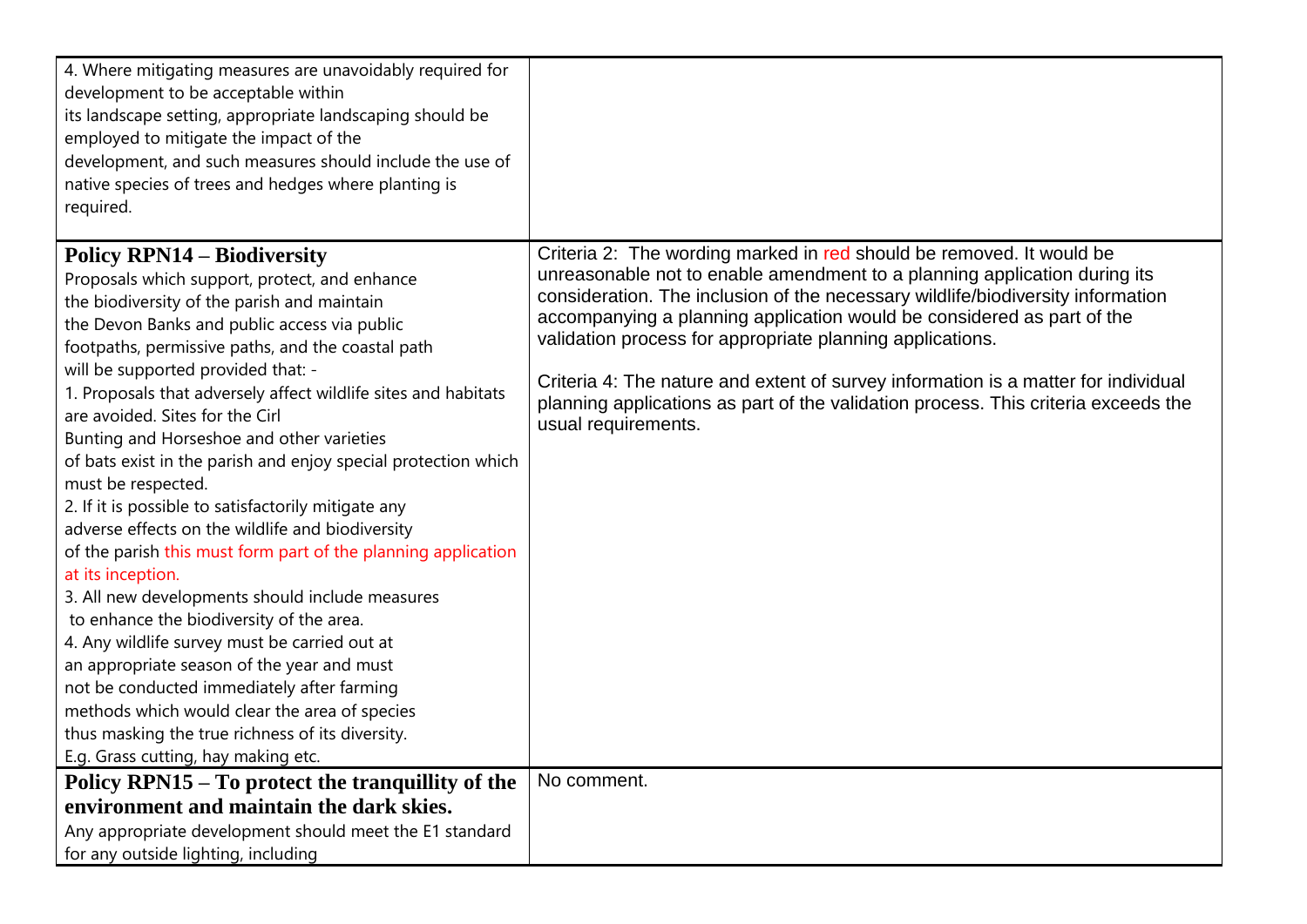| security lighting, as detailed in Guidance Note 01/2020,<br>Guidance notes for the reduction of obtrusive light, issued<br>by the Institution of Lighting Professionals.                                                                                                                                                                                                                                                                                                                                                                                                                                                                                                      |                                                                                                                                                                                                                                                                                                                                                                                                                                                                                                                                                                                                                                                                 |
|-------------------------------------------------------------------------------------------------------------------------------------------------------------------------------------------------------------------------------------------------------------------------------------------------------------------------------------------------------------------------------------------------------------------------------------------------------------------------------------------------------------------------------------------------------------------------------------------------------------------------------------------------------------------------------|-----------------------------------------------------------------------------------------------------------------------------------------------------------------------------------------------------------------------------------------------------------------------------------------------------------------------------------------------------------------------------------------------------------------------------------------------------------------------------------------------------------------------------------------------------------------------------------------------------------------------------------------------------------------|
| <b>Policy RNP16 – Maintaining the Visual</b><br><b>Appearance of the Heritage Character</b><br>of the Parish<br>All planning applications should avoid a negative visual<br>impact on any Heritage Asset listed in appendices i and ii or<br>in its proximity, especially those that contribute to our<br>'sense of place' and those that are valued or relevant to our<br>local community. The latter has, in this respect, the similar<br>weight as Grade II Listing.                                                                                                                                                                                                       | It was suggested this Policy was reworked taking account of the following<br>comments ( italicised):-<br>"I would suggest that reference is made to NPs that have passed examination<br>which will give a guide to acceptable and perhaps more robustly worded versions<br>of a Policy that seeks to control development that may affect heritage assets.<br>National and JLP policy is sufficient to protect Statutory Assets. Suggest this<br>Policy is reworded based on the wording in made NPs to protect the non-<br>Statutory Assets that are identified in Appendix ii.<br>Non-statutory assets cannot be awarded the same weight as statutory assets." |
| <b>Policy RNP17 - Local Green Spaces</b><br>All planning applications should avoid a negative visual<br>impact and should not infringe on the area<br>of any Green space listed or in its proximity.<br>Proposals for development on these sites will not be<br>supported except in very special<br>circumstances, unless they are related to the enhancement<br>or enjoyment of the Local Green Space:<br>• The Town Well site at SX 65085 45879 - the Well Head is<br>Grade II listed.<br>• The Bowling Green – a $1/2$ acre strip of land centred at SX<br>65107 45711.<br>• The Bus Shelter Green at SX 65262 45963.<br>• The Challaborough Boat Green at SX 64759 44954. | It was suggested this Policy was reworked taking account of the following<br>comment (italicised):-<br>"I would suggest that reference is made to NPs that have passed examination<br>which will give a guide to acceptable and perhaps more robustly worded versions<br>of a Policy that seeks to protect Local Green Spaces."<br>There should be a cross reference in this Policy to Proposals Maps 4 and 5.                                                                                                                                                                                                                                                  |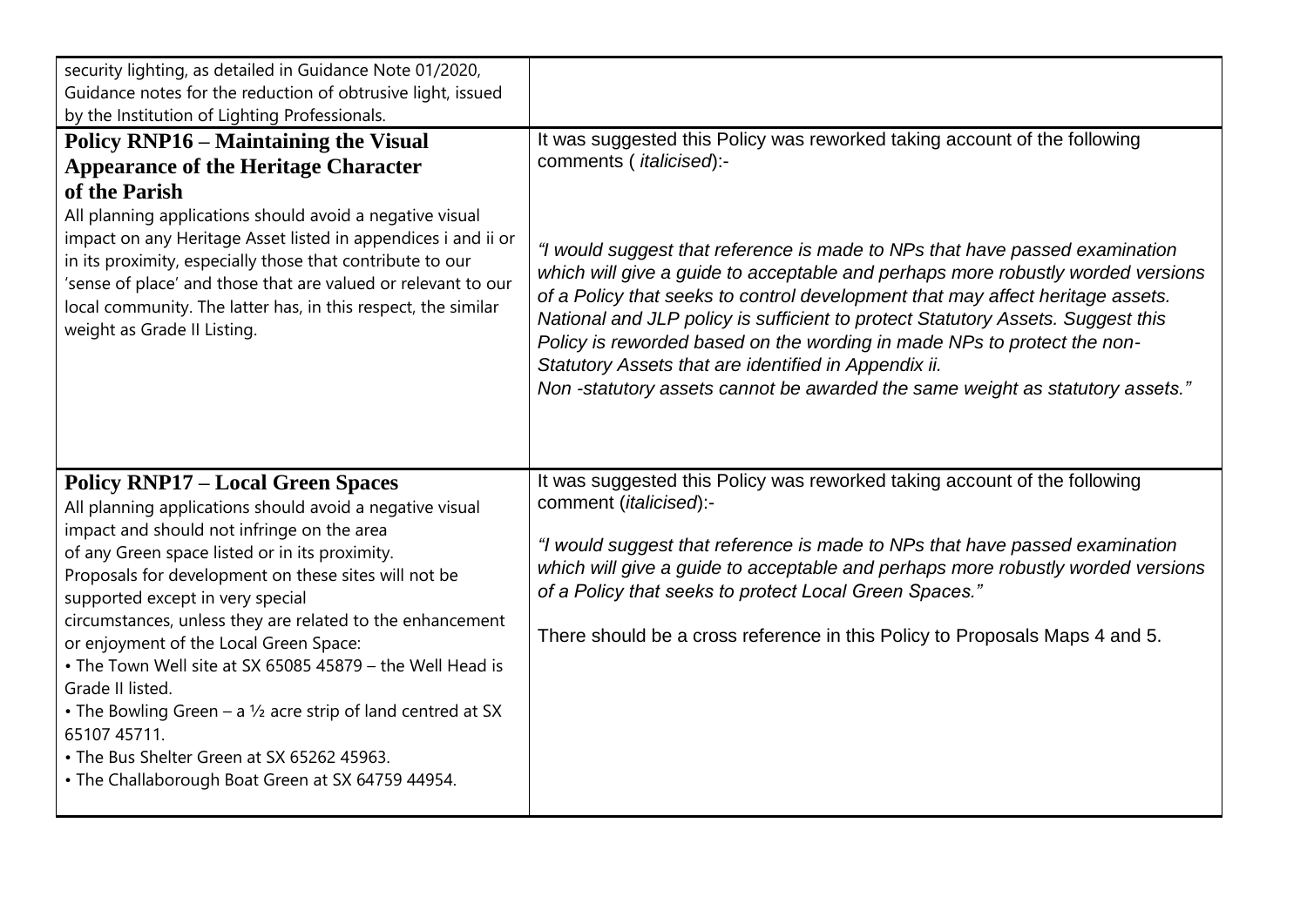| <b>Policy RNP18 - Maintenance or Improvement to</b><br><b>Transport infrastructure delivering safety</b><br>improvements for all road users.<br>New developments which deliver improvements to safe<br>access to and within the Parish will be<br>supported if: -<br>1. Any proposed road scheme does not damage the existing<br>network of traditional Devon Banks.<br>Any loss of Devon Bank due to road schemes is to be<br>restored like for like such that the rural<br>character of the parish is not negatively affected.<br>2. Consultation with all "Stakeholders" is exercised prior to<br>any road scheme proposal within the Parish.<br>3. Existing footpaths, cycle ways and bridleways are<br>maintained or improved.<br>4. Separation of non-motorised vehicle users from<br>motorised vehicles is improved.<br>5. To protect the dark Skies of Ringmore Parish, new street<br>lighting should be avoided. | I believe the purpose of this Policy requires some thought. Improvements to the<br>system of roads is under the control of Devon CC such improvements as they<br>may carry out may not require planning approval.<br>Improvements that result from the implementation of a planning consent I am<br>assuming are the target of this Policy. If so<br>Examination. Criterion 1) is so restrictive as to allow no improvement.<br>Criterion 2) This happens as a matter of course as planning applications are<br>determined and need not be stated.<br>Criterion 3) Most Groups include a separate Policy in relation to footpaths,<br>bridleways and cycleways.<br>Criterion 4) needs to be more specific. On face value it conflicts with Criterion 1).<br>Criterion 5) is not justified. This is the responsibility of Devon CC: have they been<br>consulted specifically on this issue? Finally here's the wording used in Kingston<br>NP which recently passed Examination:-<br>"To protect the dark skies of the Kingston parish, new street lighting should be<br>avoided" |
|---------------------------------------------------------------------------------------------------------------------------------------------------------------------------------------------------------------------------------------------------------------------------------------------------------------------------------------------------------------------------------------------------------------------------------------------------------------------------------------------------------------------------------------------------------------------------------------------------------------------------------------------------------------------------------------------------------------------------------------------------------------------------------------------------------------------------------------------------------------------------------------------------------------------------|----------------------------------------------------------------------------------------------------------------------------------------------------------------------------------------------------------------------------------------------------------------------------------------------------------------------------------------------------------------------------------------------------------------------------------------------------------------------------------------------------------------------------------------------------------------------------------------------------------------------------------------------------------------------------------------------------------------------------------------------------------------------------------------------------------------------------------------------------------------------------------------------------------------------------------------------------------------------------------------------------------------------------------------------------------------------------------|
| <b>Policy RNP19 - Connectivity Infrastructure.</b><br>Proposals which seek to improve connectivity for either<br>business or private use will be supported,<br>so long as they meet the following criteria: -<br>1. The scale of any such development is sympathetic to the<br>surrounding environment with<br>transmitters/receivers or other equipment placed such that<br>there is no loss of amenity or damage to Heritage buildings<br>or sites.<br>2. Any such equipment is sensitivity sighted, screened, or<br>camouflaged such that it does not detract from or diminish<br>the essential qualities of the AONB.                                                                                                                                                                                                                                                                                                 | No comment.                                                                                                                                                                                                                                                                                                                                                                                                                                                                                                                                                                                                                                                                                                                                                                                                                                                                                                                                                                                                                                                                      |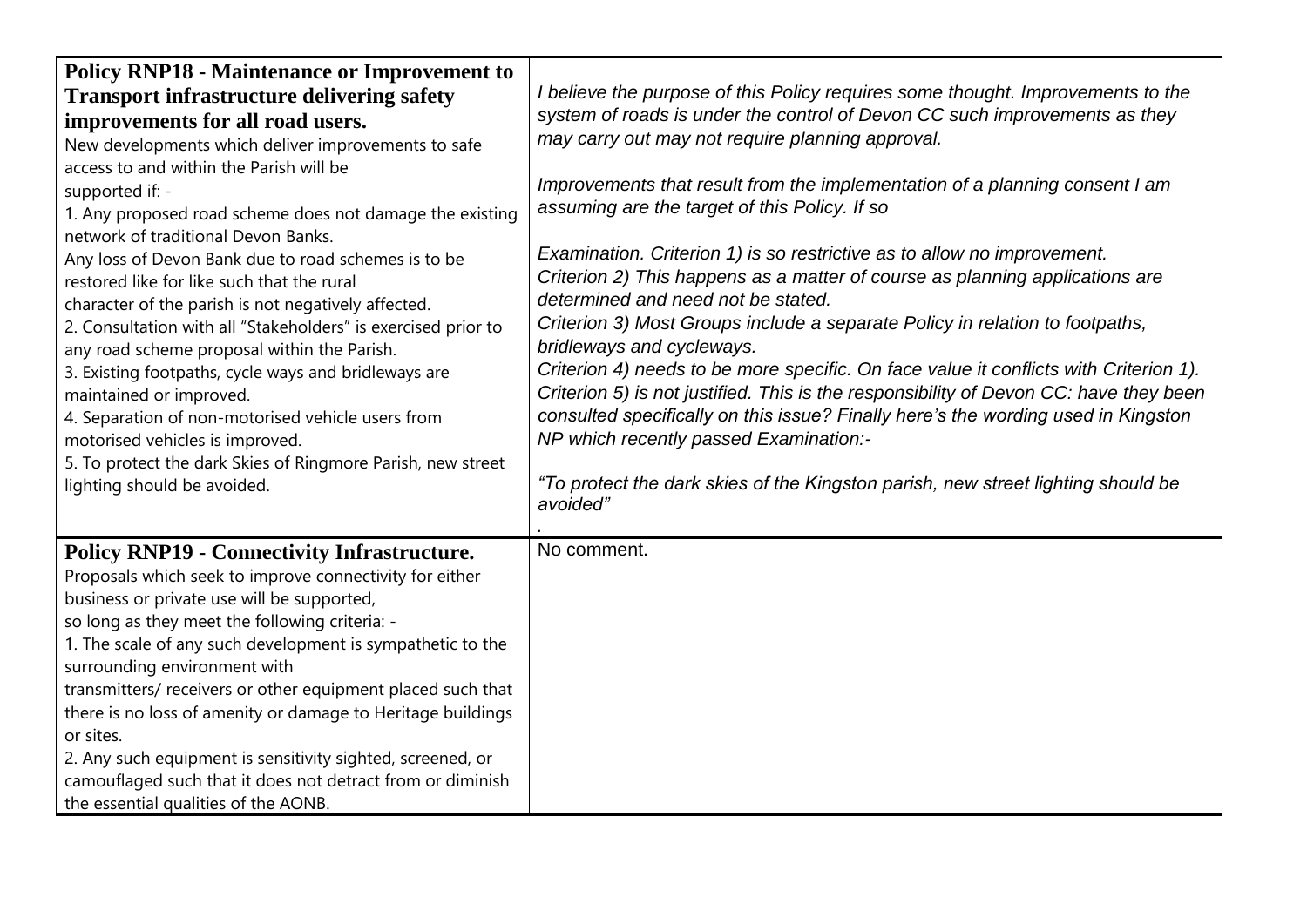| 3. Any tower or structure erected to improve connectivity     |             |
|---------------------------------------------------------------|-------------|
| will not negatively impact locally important views, skylines, |             |
| and vistas.                                                   |             |
| 4. In respect of development proposals for communications     |             |
| infrastructure, applicants must                               |             |
| demonstrate that they have fully explored opportunities to    |             |
| erect apparatus on existing buildings,                        |             |
| masts or other structures and ensure that the number of       |             |
| radio and telecommunication masts                             |             |
| are kept to a minimum consistent with the efficient           |             |
| operation of the network.                                     |             |
| 5. Wherever possible, provision should be made for suitable   |             |
| ducting to enable more than one                               |             |
| service provider to provide connections to individual         |             |
| properties from connection cabinets located on the public     |             |
| highway, or some alternative point available to different     |             |
| service providers.                                            |             |
|                                                               |             |
| <b>Policy RNP20 - Development of low carbon</b>               | No comment. |
| energy production within the Parish.                          |             |
| Schemes which are small in scale, unobtrusive and deliver     |             |
| improvements to low carbon or                                 |             |
| renewable energy creation within the Parish will be           |             |
| supported if: -                                               |             |
| 1. The scale of any such development is sympathetic to the    |             |
| surrounding environment.                                      |             |
| 2. Any such scheme is sensitively sighted and screened such   |             |
| that it does not detract from or diminish the essential       |             |
| qualities of the AONB.                                        |             |
| 3. Proposals for the change of land use to accommodate the    |             |
| installation of renewable energy                              |             |
| equipment, such as solar panels or wind turbines, will be     |             |
| supported only where the visual impact does not affect the    |             |
| amenity of residents or the general parish aesthetic.         |             |